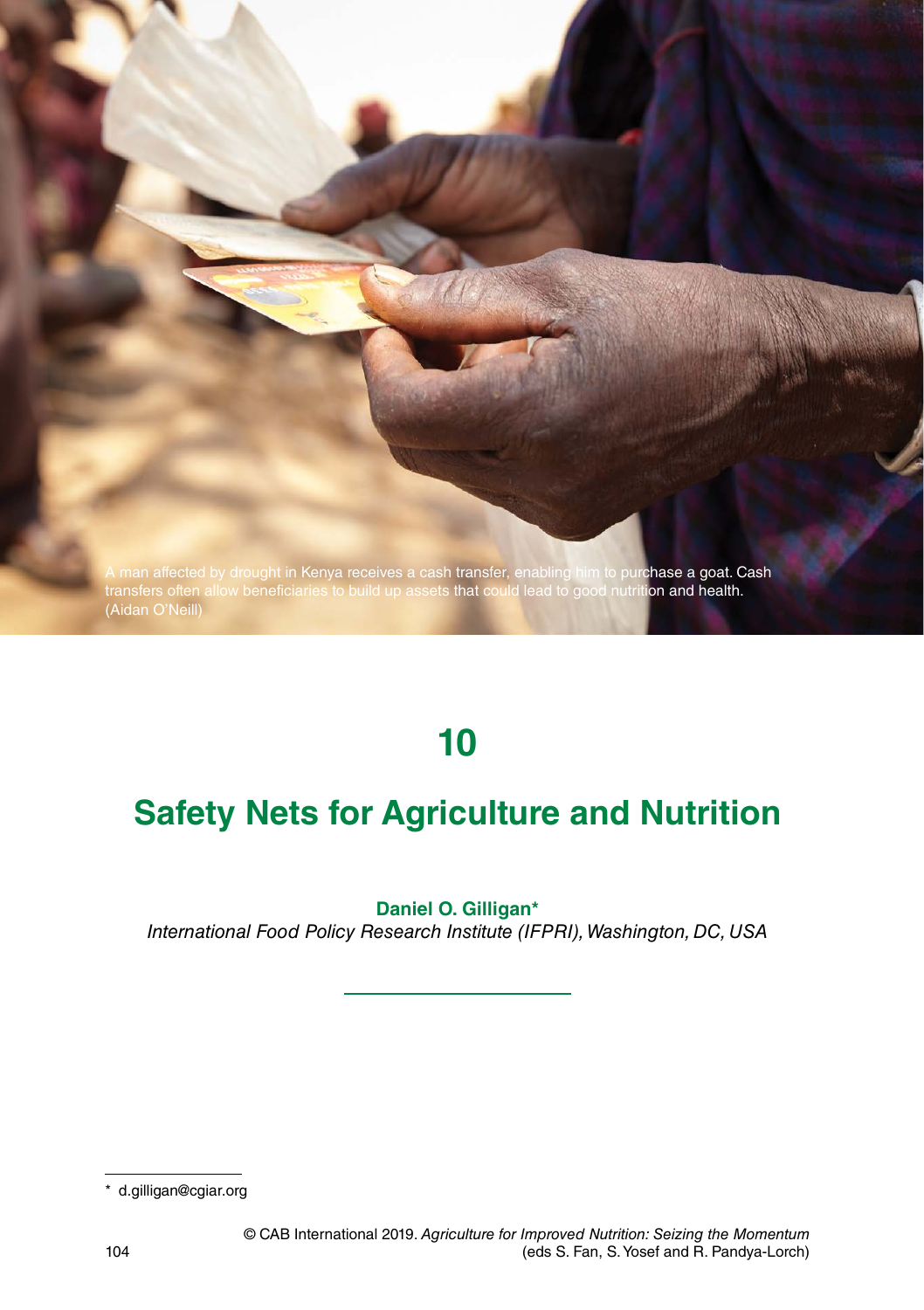### **Introduction**

Safety nets – including conditional and unconditional cash and in-kind transfers, school meals, public works, social pensions, and targeted subsidies – are a leading strategy for governments and their partners to reduce poverty and inequality. Many safety net or social protection programs provide monthly or quarterly payments of cash, food rations, or other in-kind transfers targeted to poor households, sometimes under the requirement that households meet certain 'conditions', including minimum school attendance for school-age children, completing health checkups for children under the age of 3, or meeting work or training requirements such as on public works projects.

A primary objective of safety net programs is to transfer resources through government fiscal policy or from international humanitarian aid sources to poor households in order to reduce poverty and inequality. Although safety nets sometimes aim to place a floor on the level of wellbeing below which no household should fall, in practice the size of safety-net transfers rarely varies according to the severity of a household's poverty (other than increasing by household size). Thus, safety net programs can be better understood as providing an income transfer that moves a targeted household from the lower tail of the income distribution up to a somewhat higher level. Safety net programs also often include objectives and program designs to address sources of poverty by fostering investment in agriculture or other sectors that provide an income; or investments in the human capital of children through education and nutrition, in order to reduce the intergenerational transmission of poverty.

The past two decades have seen massive expansion of safety nets to address poverty and its manifestations in education, health, employment, and income growth in low- and middle-income settings. The World Bank reports that 99 countries currently provide unconditional cash transfers; 61 provide conditional cash transfers; 114 provide school meals; and 95 provide some form of public works (World Bank, 2018). Far fewer countries had significant programs in the early 2000s. Estimates vary, but indicate a consistent pattern of growth in safety net programs with the number of people receiving cash transfers or vouchers growing from 1–1.5 billion in 2013– 2014 (Fiszbein *et al*., 2014; ODI and CGD, 2015) to 2.8 billion in 2016 (CaLP, 2018).

Based on evidence of the success of early conditional cash transfer programs in Latin America and the Caribbean (LAC) in the 2000s (Fiszbein and Schady, 2009), governments and their partners in sub-Saharan Africa (SSA), South Asia, and East Asia and the Pacific (EAP) began experimenting with pilot programs and, in many cases, developed national safety nets. For example, national transfer programs were started between 2005 and 2008 in Ethiopia, Ghana, Indonesia, the Philippines, and Tanzania and in a second wave from 2014 to 2015 in Egypt, Mali, and Senegal. With this growth in safety nets, program modalities and objectives became more diverse as designs were tailored to the local context. In SSA, for example, it is less common for cash transfers to be conditioned on primary school attendance than in Latin America. One reason is that the need for broad improvements in school participation in SSA made free universal primary education a more effective policy for this objective. In addition, SSA and South Asia face much higher rates of malnutrition than Latin America. As spending on social protection grew, reaching 1.5% of gross domestic product (GDP) in SSA in 2015 (World Bank, 2018), governments and their partners wanted to see impacts on malnutrition from their massive investment in social protection for the poor. Therefore, national social protection programs in Ethiopia, Mali and elsewhere in SSA now have explicit nutrition objectives.

Recent efforts by governments, donors, implementation partners and the research community have emphasized the potential to improve the nutrition impact of agriculture, making value chains more nutrition sensitive. The promise of these initiatives could be enhanced by harnessing the resources provided by cash or food transfer schemes and the safety net delivery systems. However, designing effective programs with safety net, agriculture, and nutrition components raises challenges for coordinating service delivery across these sectors in order to determine how transfers and agriculture will work together to improve nutrition. This chapter explores the potential for such a partnership. It presents selected evidence on the impact of safety nets on agriculture and nutrition separately, examines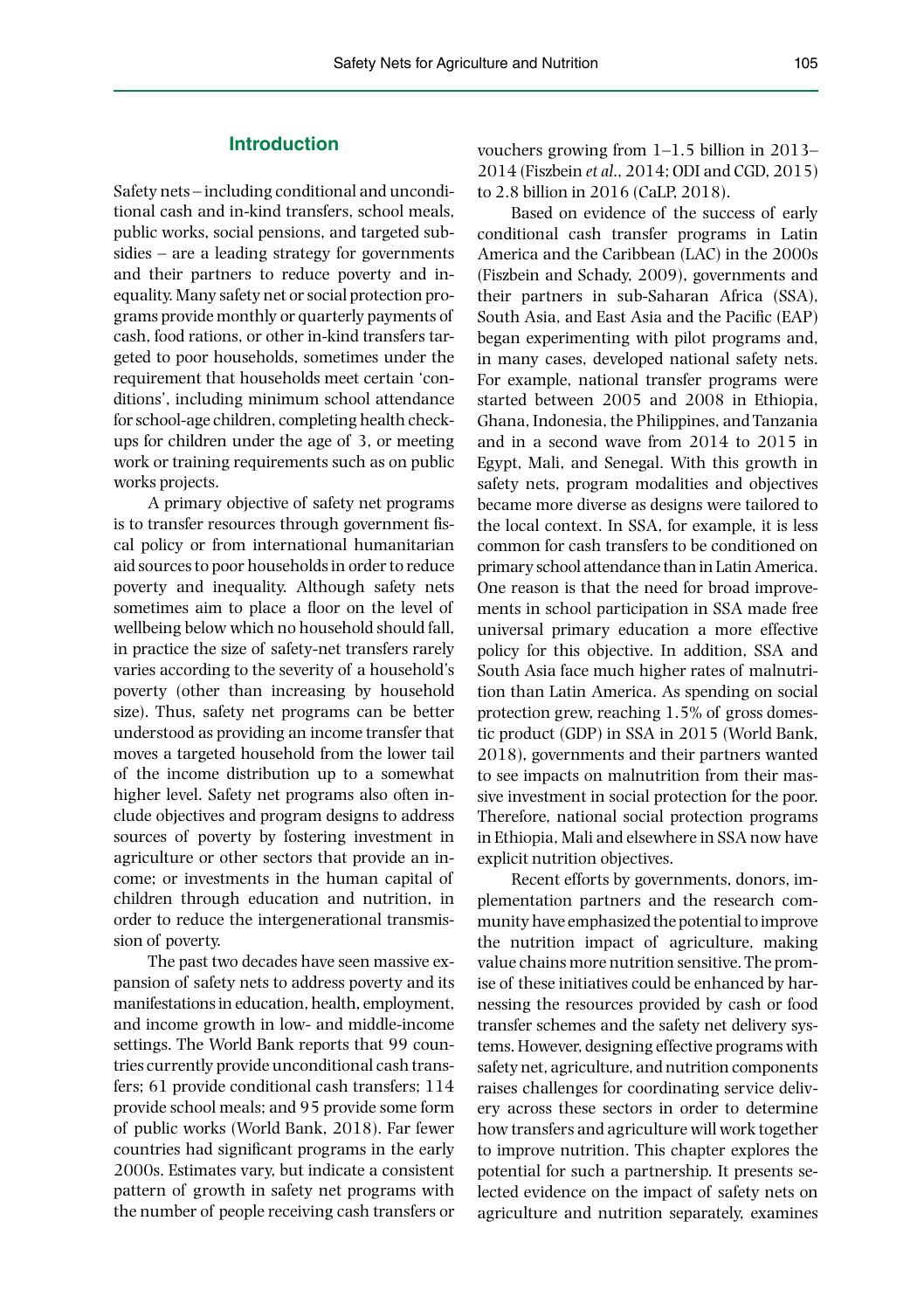trends in the development of more integrated programs, and outlines key areas of potential and challenges to better harnessing safety nets for agriculture and nutrition.

#### **Social Protection and Agriculture**

One significant development in safety net modalities during the past decade has been the broader inclusion of asset transfers and other co-investments to strengthen the impact of safety net programs on income growth, often through agriculture. This shift was a result in part of two effects of growing budgets for safety net programs. First, as governments gained experience with the cost of running large safety net programs over many years, they saw that graduation was a problem. On average, safety net programs cover only one out of every five poor households (Alderman *et al*., 2018). The resulting pressure to enroll more poor households in the programs leads to demand from policymakers to remove those households whose incomes have grown sufficiently that they no longer qualify for the transfers – a measure of graduation. In practice, cash transfer programs keep households from falling further into poverty, but less frequently lead to sustained income growth and poverty alleviation for large numbers of beneficiaries. Second, budgets for safety net programs now outstrip budgets for agriculture in many countries (Alderman, 2016). This development has placed pressure on safety net programs to adopt some of the policy objectives of shrinking agricultural spending and to coordinate transfers with complementary agricultural information and technology programming to support agricultural development.

Efforts to improve the impact of social protection programs on agricultural development by adding complementary agricultural information or technology are relatively few and face challenges. First, the poorest beneficiaries of targeted safety net programs may be less productive in agriculture because they face multiple constraints in markets for land, financing, or inputs (Sadoulet *et al*., 2001; Jack, 2013). Low adoption of agricultural technologies can also be explained in part by heterogeneity in the cost of obtaining those technologies (Suri, 2011), which may generally be higher for poor, remote households. Poor households also cannot afford the risk of failure in adopting a new technology, a result of missing insurance markets (Feder *et al*., 2009; Bryan *et al*., 2014). These concerns may suggest a typology in which social protection is used as the residual intervention for poor households that cannot otherwise benefit from agricultural extension, training and investment, and that public investment in agriculture is reserved for better-off farmers. Such a conclusion would be too simplistic. Combining targeted income transfers with access to agricultural technology and training may have substantial potential to overcome constraints in access to quality inputs, financing, and information.

Evidence on the impact of social protection programs on agriculture has grown substantially, providing lessons on the conditions for social protection to improve agricultural development and identifying promising modalities requiring further study. On their own, social protection programs providing regular transfers reduce poverty (Fiszbein *et al*., 2014) and contribute to asset formation in the form of livestock, farm and non-farm productive assets and savings (Hidrobo *et al*., 2018a). These patterns of transfers contributing to growth in agricultural assets are encouraging, but there is very little evidence that these assets contribute to further agricultural intensification and income growth that leads to large-scale, sustainable income growth and poverty reduction.

The potential for safety nets to contribute to broader agricultural investment and rural income growth depends on the context, including relevant local constraints to agricultural growth and investment and how the social protection program is integrated with complementary agricultural components to address these constraints. One approach to linking social protection transfers to local agricultural development includes public works or productive safety net programs, in which beneficiaries supply work on community projects in exchange for access to transfers. Prominent examples of large national programs include the National Rural Employment Guarantee Act (NREGA) in India and the Productive Safety Net Programme (PSNP) in Ethiopia (see Chapter 16). The labor teams assembled through these programs often build local infrastructure such as roads or dams or implement soil and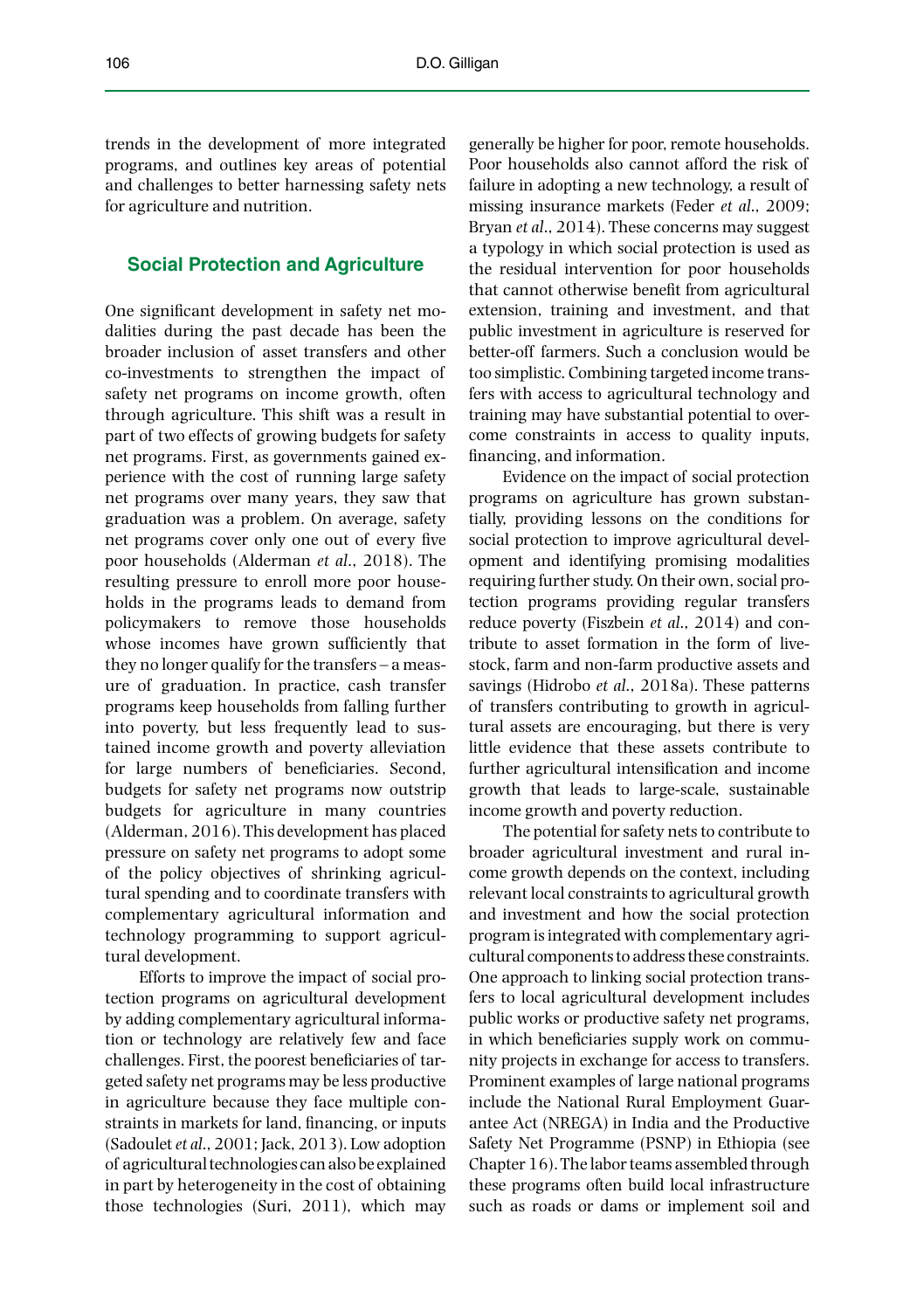water conservation projects that may support agricultural development. However, there is very little rigorous evidence on the returns to these public goods for the productivity of local agriculture; the anecdotal evidence is mixed (del Ninno *et al*., 2009). Some effects of the labor requirement from these programs are better understood. The work activities are usually implemented during the slack period for agricultural labor and offer a wage rate and labor hours that avoid crowding out of private labor supply (FAO, 2015). In the NREGA scheme, where the wage provided is at or above private-sector wages and the program is open to all, evidence shows that the program has increased wages in the private labor market leading to massive spillover effects with larger welfare gains for workers outside the program than in the program (Imbert and Papp, 2015; Muralidharan *et al*., 2018). The availability of crèches to care for infants made it possible for more women to participate in the program (Alderman, 2016). The program also led to increased land ownership for NREGA participants. Higher incomes led to increased productive assets and livestock ownership and reduced credit constraints for participants and non-participants (Muralidharan *et al*., 2018).

Ethiopia's PSNP provides an example of a hybrid program that offers selected households a combination of transfers earned through public works and a package of agricultural support including credit, agricultural extension service, technology transfer, and soil and water harvesting schemes. These agricultural investment packages were previously offered through the Other Food Security Program or Household Asset Building Program and are currently provided through the Livelihoods Program in the PSNP. An early evaluation of the combined program from 2006 to 2008 found that it increased the probability that beneficiaries use agricultural credit, use improved seeds, and operate their own non-farm business activities (Gilligan *et al*., 2009). Follow-up studies further into the program found that households in the joint program with high earnings from the PSNP had significantly higher use of fertilizer and investments in land, water harvesting, and productive assets (Hoddinott *et al*., 2012), and larger livestock holdings (Berhane *et al*., 2014).

Evidence on the impact of transfers combined with other agricultural interventions such as input subsidies, micro-credit or agricultural extension is relatively limited, but results suggest promising areas for additional research. For example, Duflo *et al*. (2011) found that discounts on the cost of future fertilizer delivery for the next season offered during the current harvest period had substantial effects on fertilizer use next season and were more welfare-improving and cost-effective than large fertilizer subsidies. It would be useful to test whether combining this 'nudge' intervention with targeted transfers to poor households to improve their access to complementary inputs such as hybrid seed or herbicide would increase impacts or expand take-up of the approach by poor farmers.

We can also learn from evidence on how differences in transfer modalities may also shape impacts on agriculture. Haushofer and Shapiro (2016) experimented with alternative modalities for unconditional cash transfers through Give Directly, an organization that gives cash donations directly to the ultra-poor, and found that monthly transfers have larger impacts on food security while lump-sum transfers have larger impacts on durables, suggesting evidence of credit constraints and a trade-off between current and future consumption. In a follow-up study, these differences in impacts by transfer modality dissipated, and most impacts were not sustained with the exception of a large effect on asset holdings (Haushofer and Shapiro, 2018). Transfer programs that promote agricultural development face a similar trade-off in modalities.

One response to the demand for more sustained income growth from social protection programs has been growth in graduation model social protection programs, like those implemented by BRAC (the international non-governmental development association based in Dhaka and originally known as Bangladesh Rehabilitation Assistance Committee, later Building Resources Across Communities), which include multifaceted program components including transfers, assets, and trainings. Experiments with the BRAC graduation model across six countries found impacts on consumption, food security and productive asset holdings, but also increased agricultural income, livestock revenue and time spent working in agriculture and livestock (Banerjee *et al*., 2015). The BRAC graduation model programs, however, were expensive, equivalent to 100% of the value of consumption on average,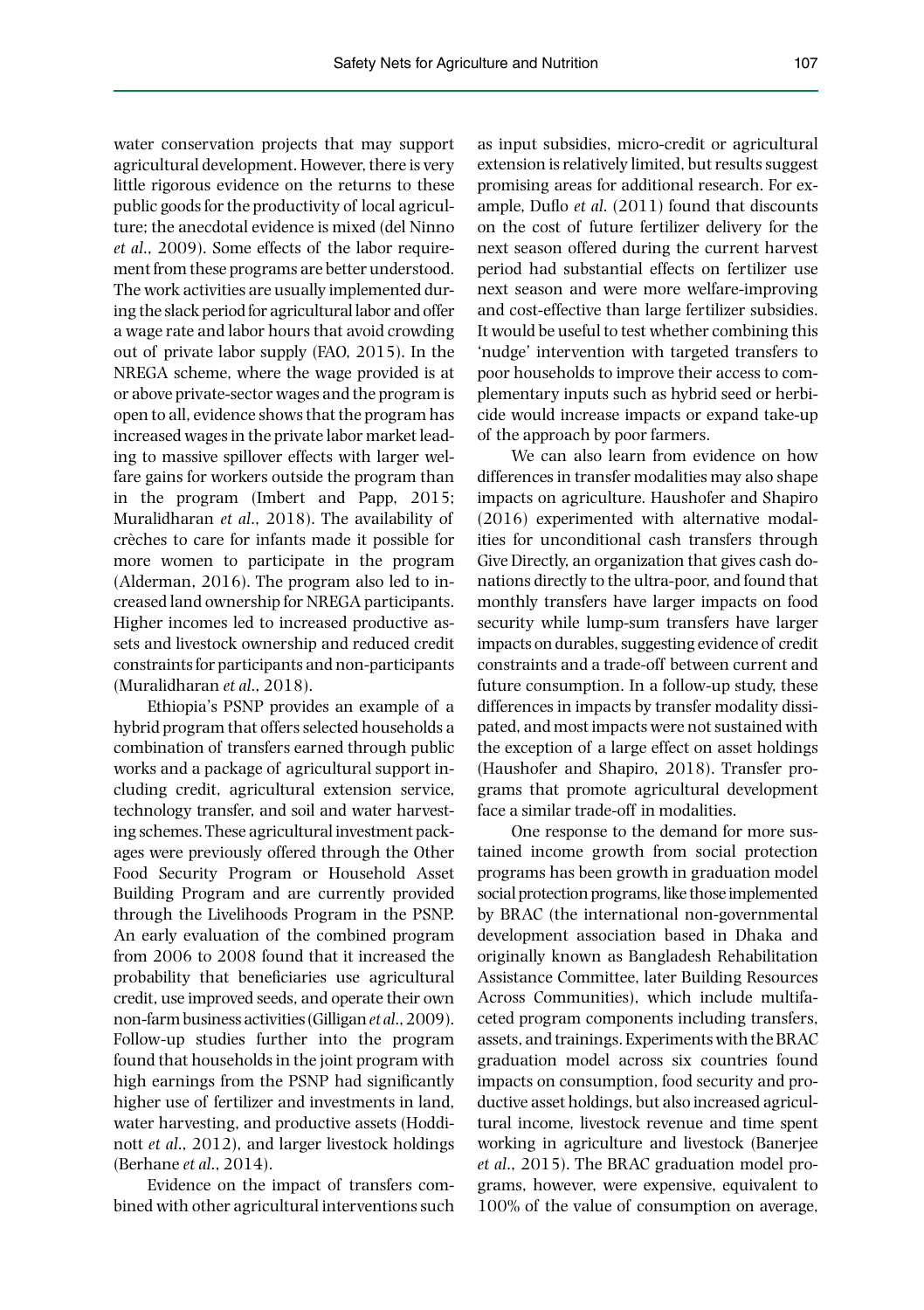whereas many transfer programs provide between 15% and 20% of consumption. It is challenging to measure cost-effectiveness of a program with such a wide array of outcomes. The case for the cost-effectiveness of these 'big push' programs will be strengthened if further evidence shows that they put beneficiaries on a sustainable path to higher income and higher status across outcomes.

More evidence is needed on improved designs and impact of social protection programs with focused agricultural objectives in which transfers are combined with technologies to promote income growth. Successful programs may be more cost effective than graduation models, but a persistent challenge will be to identify agricultural technologies with the potential to sustain income growth when combined with transfers targeted to the poor. Other models for including agriculture components in social protection come from the UN agencies that provide development assistance. Because of the cost burden of carrying large caseloads under a humanitarian development program, for example, the Food and Agriculture Organization (FAO) of the UN has designed the 'From Protection to Promotion' project to focus the attention of all involved on the need to stimulate growth in beneficiary incomes and room for graduation. Also, the World Food Programme operates the Purchase for Progress intervention, which includes agricultural technology transfers in addition to cash or food transfers, in support of government social protection programs.

## **Social Protection and Nutrition**

Social protection can improve nutrition through three pathways: (i) increased income; (ii) subsidies and price supports; and (iii) changes in preferences and behaviors (Alderman, 2016). Recent reviews present the evidence for social protection to improve diets and nutrition outcomes. Hidrobo *et al*. (2018a) summarized the impact of income from social protection programs on diets in a meta-analysis of 46 social protection programs in 25 countries across SSA, LAC, and EAP. Results showed that the programs, with transfers equal to roughly 18% of the value of baseline consumption, improved household food security, increasing the value of food consumed by 13%, and calories consumed by 8%, while boosting consumption of animal-source foods. Impacts were generally larger in SSA than in EAP or LAC.

Other evidence shows that payment modalities influence program impact on diets but often in unexpected ways, with cash transfers generally doing better than food rations at improving diet quality (Hidrobo *et al*., 2014; Gilligan and Roy, 2016; Alderman *et al*., 2018). Experiments to test the relative impact of cash transfers, food rations, and food vouchers across four countries indicate that, even in areas with relatively thin food markets, cash transfers or vouchers perform at least as well as food transfers for improving food security. A multi-country randomized study for the World Food Programme compared cash and food transfer modalities in Ecuador, Niger, Uganda, and Yemen. Results from Ecuador (which included food vouchers) found that all three modalities increased food consumption, with food transfers leading to larger increases in calories consumed and food vouchers leading to larger increases in dietary diversity (Hidrobo *et al*., 2014). Cash transfers also improved dietary diversity relative to food transfers in Uganda (Gilligan and Roy, 2016). This pattern differed only in Niger (Hoddinott *et al*., 2018), where providing food rations led to greater dietary diversity than cash transfers. A related study provided further support for cash transfers, concluding that cash assistance was 13–23% less costly to deliver than food rations (Margolies and Hoddinott, 2015).

Despite these improvements in diets, targeted cash transfers or food rations have not been shown to consistently improve the nutritional status of children and adult women. One metaanalysis calculated the impact of cash transfer program on child height-for-age z-scores (HAZ) using data from 21 research papers and 17 projects. The analysis concluded that the estimated average impact of transfers on HAZ was positive, but small and not statistically significant (Manley *et al*., 2013). A review of programs in Latin America showed uneven impacts on child anthropometry (only for some subgroups) and weak impacts on micronutrient status (Leroy *et al*., 2009). This failure stems from the fact that modest income growth alone is not sufficient to address the multisectoral constraints to improved nutrition, including knowledge and behaviors around breastfeeding and complementary feeding, sanitation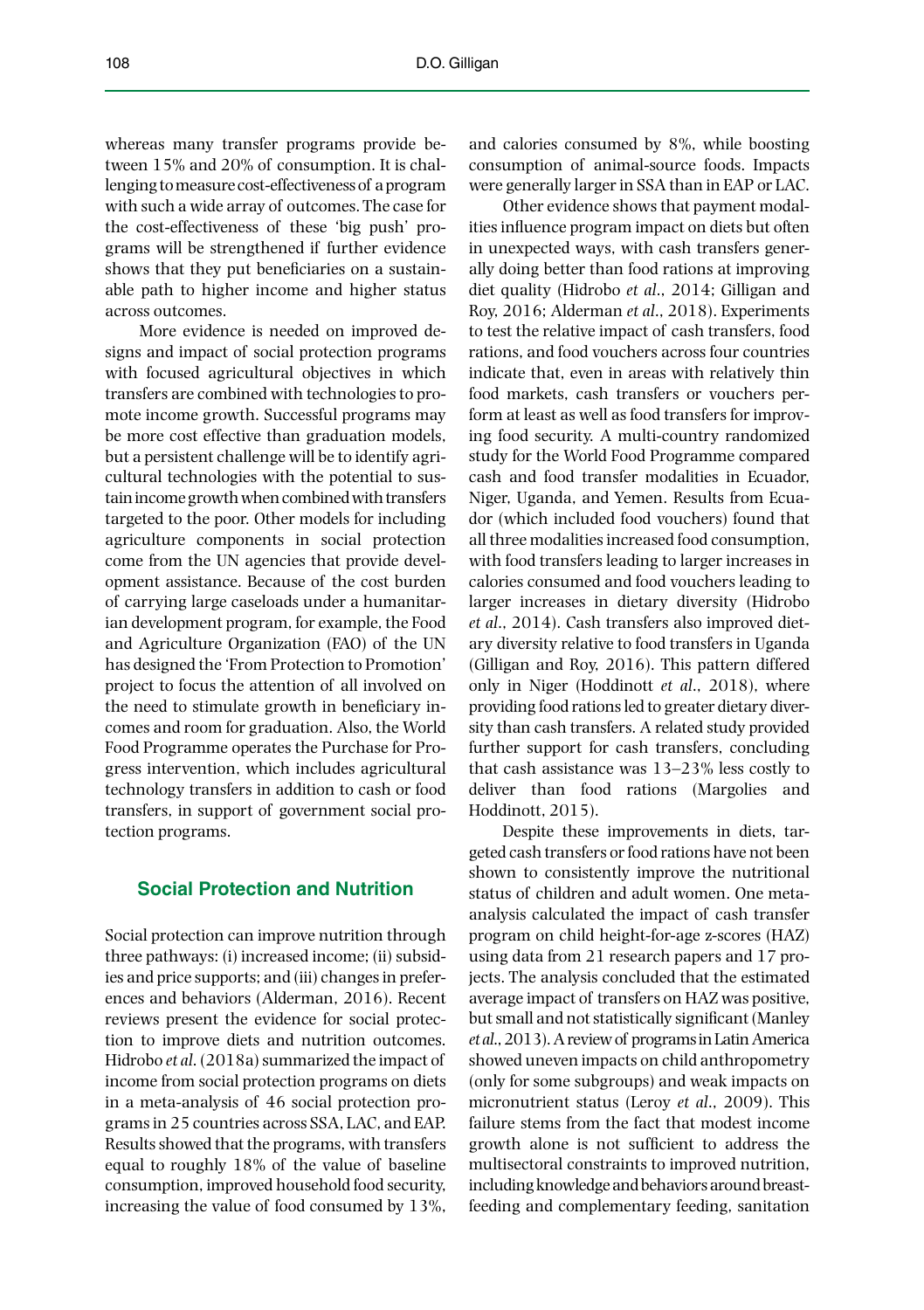and hygiene, and exposure to infection. One example with more favorable impacts found that conditional cash transfers in the Philippines reduced severe stunting (Kandpal *et al*., 2016).

Conditional cash transfer programs commonly include conditionalities around clinic visits and vaccinations supported by larger transfers to address objectives related to child health, but until recently few safety net programs included explicit nutrition objectives. A possible exception is school feeding programs, though conventional school feeding programs may not include explicit nutrition objectives but may focus on schooling outcomes alone. Designing social protection programs to improve nutrition often requires improved targeting to households with young children, using conditions to increase the use of healthcare, strengthening the program's nutrition objectives, and including features to improve women's nutrition knowledge, time use, and empowerment (Ruel *et al*., 2013). It is not practical to condition transfers on child nutrition outcomes like weight gain, as this may create perverse incentives to restrict child growth in order to maintain access to the transfers. Instead, safety net programs with nutrition objectives can condition the transfer on activities that contribute to improved nutrition, like prenatal care visits and child health checkups and vaccinations. However, if the quality of local health services is low, the benefits of such a conditionality may not exceed the cost to the household to fulfill it. Other approaches condition transfers on a related outcome. A recent study (Buchmann *et al*., 2017), for example, showed that paying incentives to young women to delay marriage in Bangladesh led to a significant 16 percentagepoint decline in the probability of giving birth before 20. This likely improves nutrition, as early childbearing is associated with poorer nutrition outcomes.

During the past 10 years, several countries have begun to incorporate explicit nutrition objectives and nutrition programming into their national safety nets. In Mali, for example, the national safety net program Jijisemejiri has included targeted nutrition interventions since 2016 (Hidrobo *et al*., 2018b). For various reasons, initiation of the nutrition components was delayed for more than 1 year as the government prepared to implement the new nutrition component. Bangladesh has a large number of safety net programs and also operates pilot programs for learning purposes. One example is the Transfer Modality Research Initiative (TMRI) in Bangladesh, a research project that undertook a randomized controlled trial to compare cash and food transfers with and without nutrition behavior change communication (BCC) trainings. Results of an impact evaluation of TMRI found that only the cash+BCC treatment arm improved nutritional status, leading to a sharp decline in stunting prevalence (Roy *et al*., 2015).

### **Integrated Agriculture–Nutrition Safety Net Programs**

Few social protection programs include additional complementary components in both agriculture and nutrition. The graduation model social protection programs with the strongest evidence combine cash transfers with investments in agriculture but do not also include substantial nutrition components. The experiments with the BRAC graduation model included some level of training in health, nutrition and hygiene, but impacts on child nutritional status were not reported (Banerjee *et al*., 2015). In addition, popular nutrition-sensitive agriculture programs like homestead gardens, and programs to promote crop diversification for consumption are not often combined with targeted transfers for the poor. Homegrown school feeding programs, however, source their food locally, with the objective of improving the nutrition of school children while also supporting local agriculture. It is harder to fortify locally sourced school meals with additional nutrients, a process that is usually done centrally when fortification is a priority.

One prominent example of the integration of agriculture and nutrition into social protection has been the PSNP in Ethiopia. The government of Ethiopia recently added improved maternal and child nutritional status as goals of the PSNP after more than 10 years of its operation. It also changed the design of the program to help achieve these nutrition objectives, including: (i) automatically transferring a female beneficiary of the public works component of the PSNP to temporary direct support payments for a period of 12 months if she becomes pregnant; and (ii) allowing work requirements to be partly fulfilled for mothers with young children by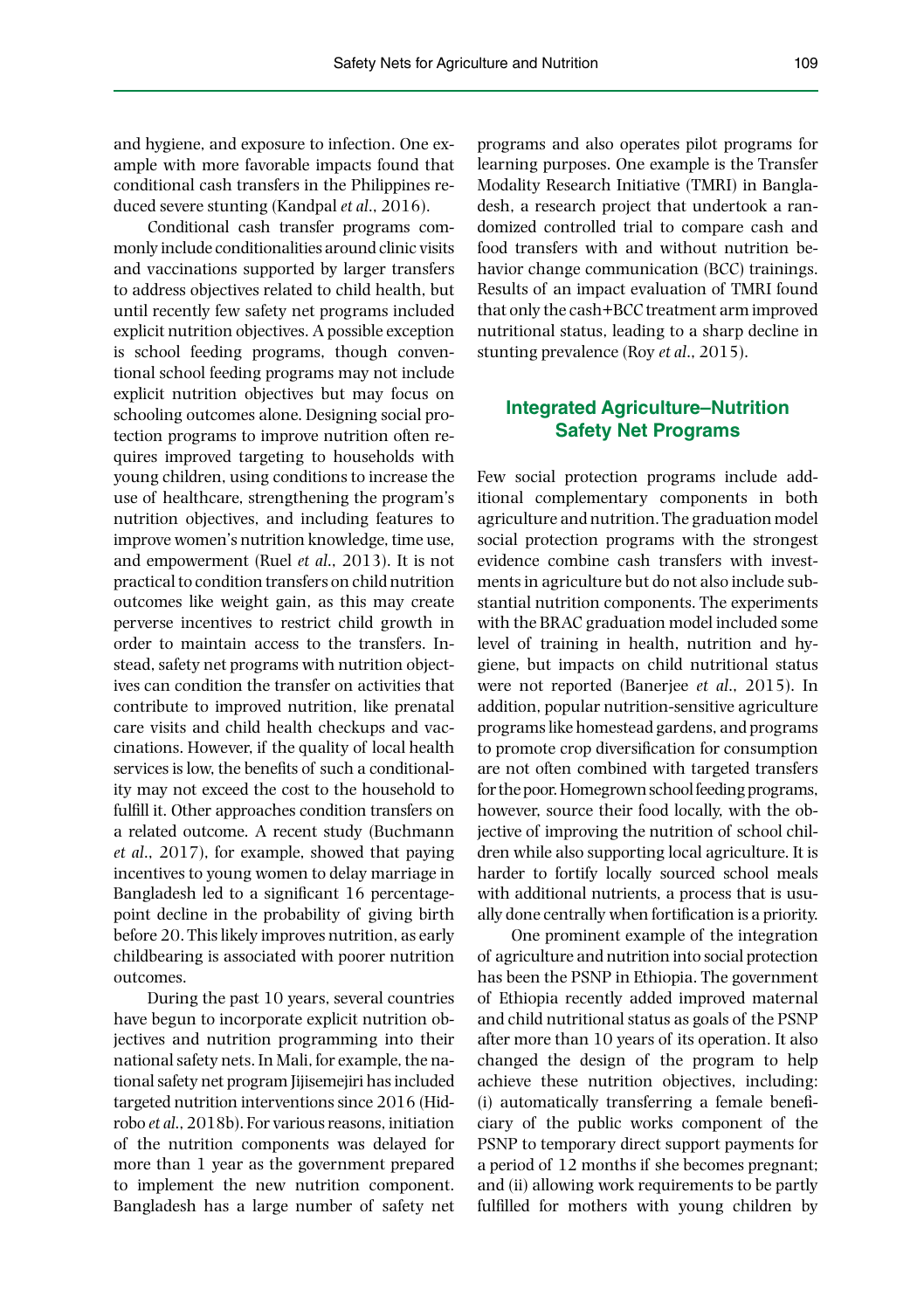attending regular nutrition BCC training. Programs combining transfers with agricultural investment and BCC training in nutrition should account for the local context and availability of food markets to determine the optimal transfer modality and whether an agricultureled strategy to promoting nutrition gains would be effective.

#### **Lessons**

Evidence from the existing literature and recent experience of social protection programs with added agriculture or nutrition objectives leads to several lessons about how to better design programs for the blended objectives of maintaining consumption and food security in the short run, increasing agricultural development and income, and improving maternal and child nutrition outcomes.

**1.** The best design for a national social protection program depends on policy priorities. If the policy objective is to extend the progress in improving household food security and schooling already realized and further build human capital by improving child nutrition through the program, existing evidence identifies some promising strategies and programming modalities to improve the nutrition impacts of social protection programs. These include effective targeting of the programs to at-risk pregnant women and households with young children, on-time delivery of regular transfers and complementary BCC and nutrition interventions. There is much more to learn on these types of program designs, but many promising studies are under way. Alternatively, if the policy priority is on agricultural development and increasing incomes for the (rural) poor, then more work is needed to find an analogous approach to twinning transfers with information and technology to improve agriculture outcomes, as has been done for nutrition. Here similarly, there is much more work to do, in part because the strategies needed to boost agricultural development are far more diverse and contextually based than for nutrition.

**2.** Designing national social protection systems for agriculture and nutrition involves several complications. First, ministries of social welfare, agriculture and health are often not accustomed to working together. Effort will be needed to support coordination in implementation across the ministries. Neither agriculture nor safety net transfers alone will eliminate stunting, so coordination is needed. The primary benefit of a more coordinated approach involving social protection plus agriculture and nutrition is sustainability: programs that provide short-term transfers, add access to quality agricultural technologies, improve the hygiene and sanitation environment, and provide support for optimal child feeding and caring practices are likely to have much more sustainable impacts.

**3.** Integrated safety net programs must address several other challenges to be effective and sustainable:

- Competition in funding: limited budgets will lead to competition across ministries for funding. Ministries will need to coordinate their service delivery to be cost-effective and avoid duplication of costs. It may be necessary to retrain front-line service providers so that health workers can integrate agricultural tips into their messages on child feeding practices and agriculture extension agents can better understand basic nutrition, for example.
- Targeting: one of the most challenging issues for an integrated social protection, agriculture, and nutrition program will be to decide how to target the program. Targeting to very asset-poor households may weaken the impacts on agricultural growth yet be effective at poverty reduction. Similarly, transfers need to be designed to reach pregnant women and women with young children. This consideration often means providing transfers directly to women, but that approach may interfere with the objective to use part of the transfer to invest in agriculture if men are not included.
- Designing programs for urban areas: agriculture will be a less prominent component of the program in urban areas as beneficiaries must obtain most of their food from the market. Variation in types of foods available and exposure to poor sanitation and hygiene environments will also need to be factored into designs.
- Layering interventions in transfers, nutrition, and agriculture could become very expensive. It will be necessary to find and test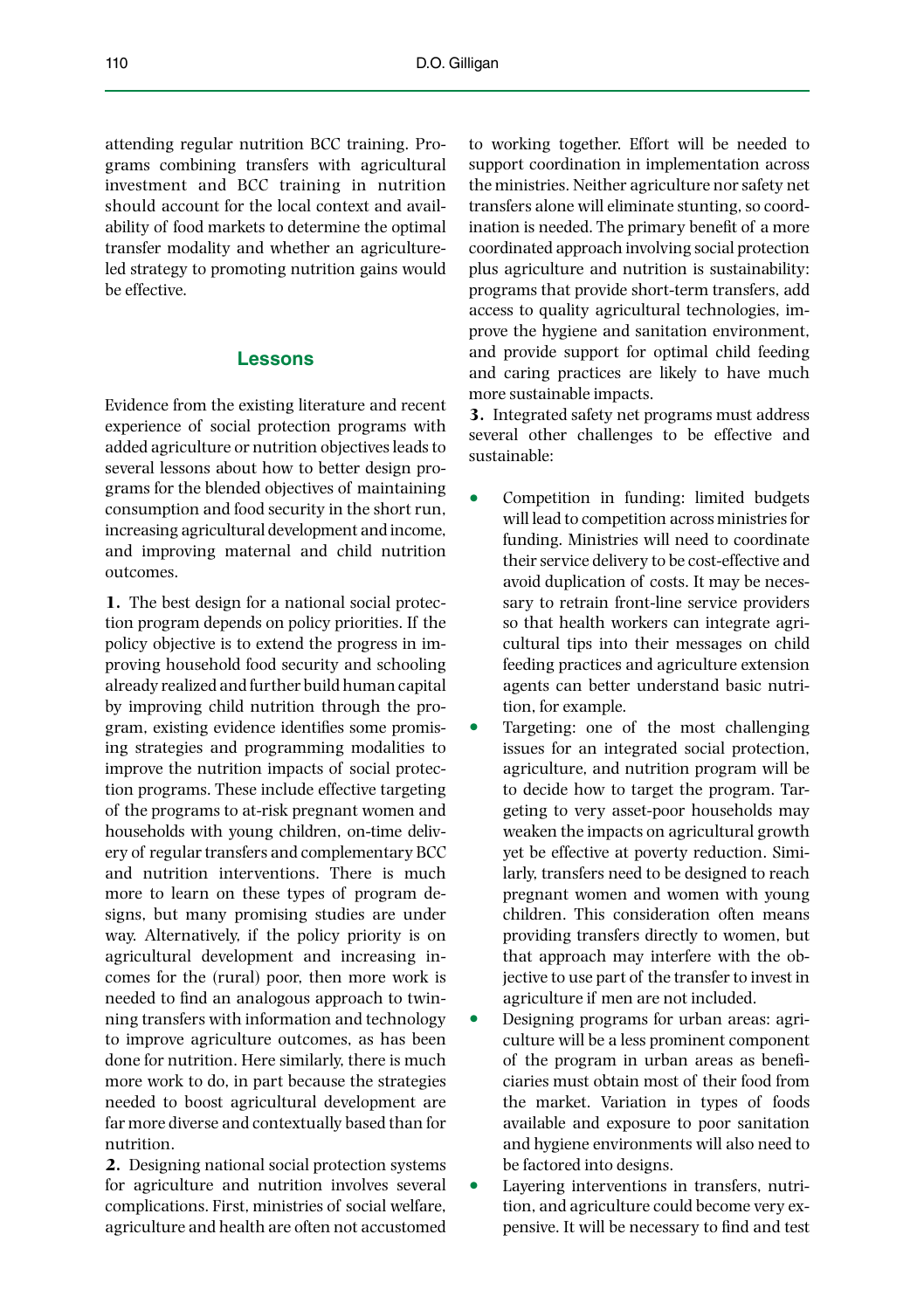narrow interventions that might make the overall approach more cost-effective.

**4.** Broad and sustainable improvements in the impacts of social protection on child nutrition, on women's status, and potentially on inequality require designing programs to be better at improving outcomes related to underlying rights, gender norms, and local institutions. The results of the BRAC graduation experiments showed an impressive breadth of impacts on consumption, incomes and savings, but no effects on women's roles in decision making. Nutrition impacts are likely to be limited over time without making improvements in women's control over resources in the home. Hidrobo *et al*. (2016) found that transfers from social protection programs provided to women increased their control over decision making and reduced the incidence of intimate-partner violence. These impacts likely reflect thought that went into designs for these outcomes, such as targeting transfers to women. But there is likely substantial room to increase these impacts through additional complementary interventions. For example, more equitable access to land for women in poor households may boost agricultural productivity by reducing the inefficiencies documented from a genderbased inequity in distribution of land and cattle (Hoel *et al*., 2017).

#### **References**

- Alderman, H. (2016) *Leveraging Social Protection Programs for Improved Nutrition: Summary of Evidence Prepared for the Global Forum on Nutrition-Sensitive Social Protection Programs, 2015*. World Bank, Washington, DC.
- Alderman, H., Gentilini, U. and Yemtsov, R. (2018) *The 1.5 Billion People Question: Food, Vouchers or Cash Transfers*. World Bank, Washington DC.
- Banerjee, A., Duflo, E., Goldberg, N., Karlan, D., Osei, R. *et al*. (2015) A multifaceted program causes lasting progress for the very poor: evidence from six countries. *Science* 348(6236), 772; 1260799–1–1260799–16.
- Berhane, G., Gilligan, D.O., Hoddinott, J., Kumar, N. and Taffesse, A.S. (2014) Can social protection work in Africa? The impact of Ethiopia's productive safety net program. *Economic Development and Cultural Change* 63(1), 1–26.
- Bryan, G., Chowdhury, S. and Mobarak, A.M. (2014) Underinvestment in a profitable technology: The case of seasonal migration in Bangladesh. *Econometrica* 82(5), 1671–1748.
- Buchmann, N., Field, E., Glennerster, R., Nazneen, S., Pimkina, S. and Sen, I. (2017) *Power vs Money: Alternative Approaches to Reducing Child Marriage in Bangladesh, a Randomized Control Trial*. Working paper. Abdul Latif Jameel Poverty Action Lab (J-PAL), MIT Economics, Cambridge, Massachusetts. Available at: <https://www.povertyactionlab.org/evaluation/empowering-girls-rural-bangladesh> (accessed 19 December 2018).
- CaLP (2018) *The State of the World's Cash Report*. Cash Learning Partnership, Oxford, UK.
- del Ninno, C., Subbarao, K. and Milazzo, A. (2009) *How to Make Public Works Work: A Review of the Experiences*. World Bank, Washington, DC.
- Duflo, E., Kremer, M. and Robinson, J. (2011) Nudging farmers to use fertilizer: theory and experimental evidence from Kenya. *American Economic Review* 101, 2350–2390.
- FAO (2015) *The State of Food and Agriculture. Social Protection and Agriculture: Breaking the Cycle of Rural Poverty*. Food and Agriculture Organization of the United Nations, Rome.
- Feder, G., Just, R.E. and Zilberman, D. (2009) Adoption of agricultural innovations in developing countries: a survey. *Economic Development and Cultural Change* 33(2), 255–298.
- Fiszbein, A. and Schady, N. (2009) *Conditional Cash Transfers: Reducing Present and Future Poverty*. World Bank Policy Research Report. World Bank, Washington, DC.
- Fiszbein, A., Kanbur, R. and Yemtsov, R. (2014) Social protection and poverty reduction: global patterns and some targets. *World Development* 61, 167–177.
- Gilligan, D.O. and Roy, S. (2016) *The Effect of Transfers and Preschool on Children's Cognitive Development in Uganda*. 3ie Impact Evaluation Report 32. International Initiative for Impact Evaluation (3ie), New Delhi.
- Gilligan, D.O., Hoddinott, J. and Taffesse, A.S. (2009) The impact of Ethiopia's Productive Safety Net Program and its linkages. *Journal of Development Studies* 45(10), 1684–1706.
- Haushofer, J. and Shapiro, J. (2016) The short-term impact of unconditional cash transfers to the poor: Experimental evidence from Kenya. *Quarterly Journal of Economics* 131(4), 1973–2042.